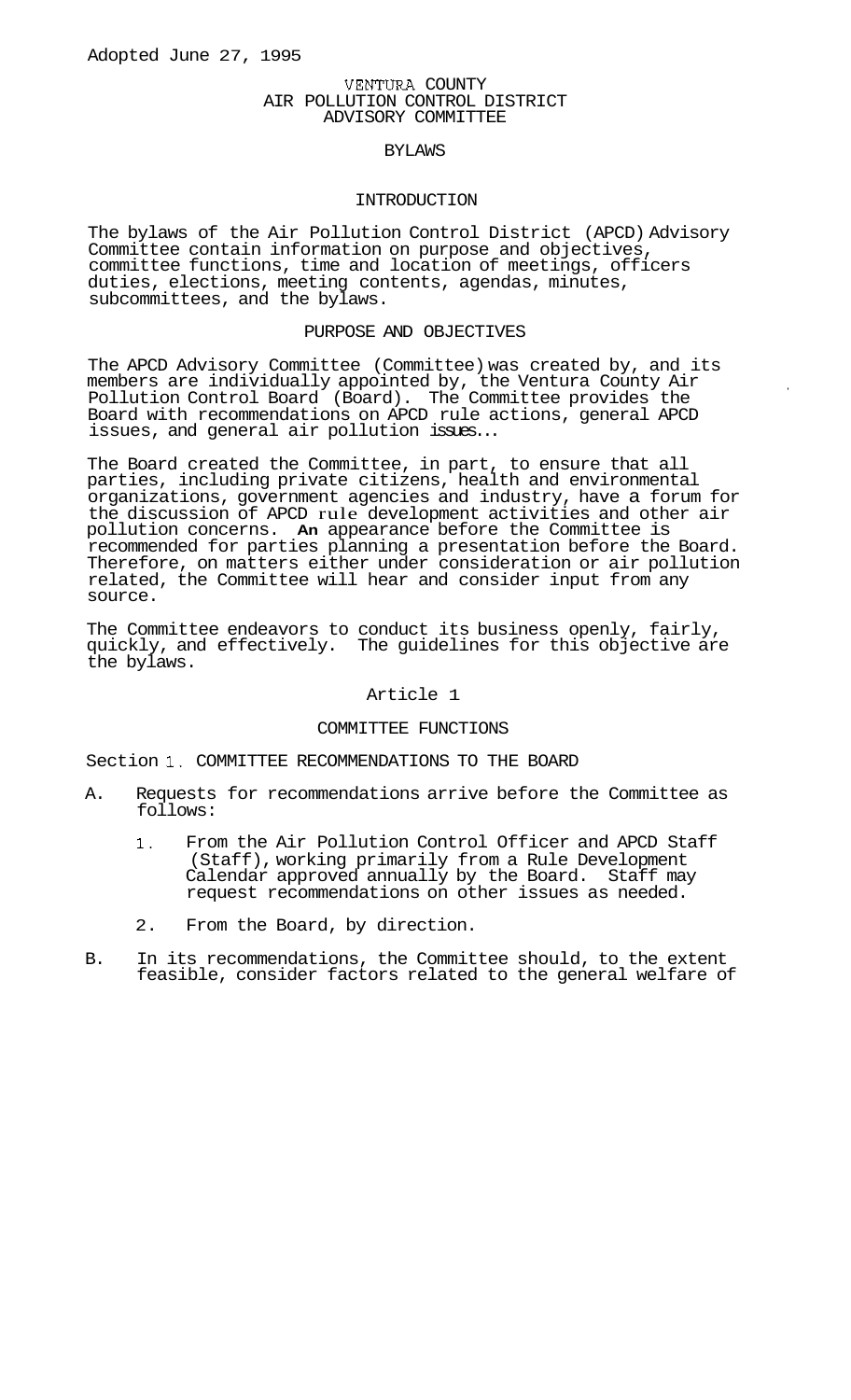Ventura County. These factors include, but are not limited to, the health, social, economic, political, legislative, legal and employment effects of an issue on both the public and industry. Recommendations should advance efforts to meet health based state and federal clean air standards.

- 1. Recommendations should be made within a reasonable amount of time, after a reasonable amount of effort, and within the ability of the Committee.
- C. Recommendations shall be transmitted to the Board by the Staff; recommendations are discussed in the text of a Board transmittal letter with the Committee voting record attached. Transmittal may be supplemented in any or all of the following ways: attachment of the minutes of Committee meeting, a letter from the Committee Chair, or a presentation from the Committee (per Article 1, Section *2.G).* 
	- 1. Committee work is conducted in cooperation and partnership with Staff, who work with the Committee to create and find agreement on the best possible recommendation. Therefore, Staff and Committee recommendations may often closely coincide. However, it is correct and proper for Staff recommendations and Committee recommendations to differ.
	- 2. The form and content of supplemental transmittal information shall be determined by the Committee.
- D. Committee members may express an opinion on a recommendation, either supporting or dissenting, in the following ways:
	- 1. Express a personal opinion directly to the Board, per Article 1, Section 2.G.
	- Have an opinion placed on the record in the meeting minutes and transmitted to the Board. The committee member is responsible for providing the statement to the Secretary and is solely responsible for its content. 2.

## Section 2. MEMBERSHIP

- A. The Committee is composed of twenty members. The Ventura County Board of Supervisors nominate two Committee members each, for a total of ten. The ten Ventura County cities (Camarilla, Fillmore, Moorpark, Ojai, Oxnard, Port Hueneme, San Buenaventura, Santa Paula, Simi Valley and Thousand Oaks) nominate one Committee member each, for a total of ten. All appointments are made by the Board.
	- 1. A quorum shall be a majority of the appointed members.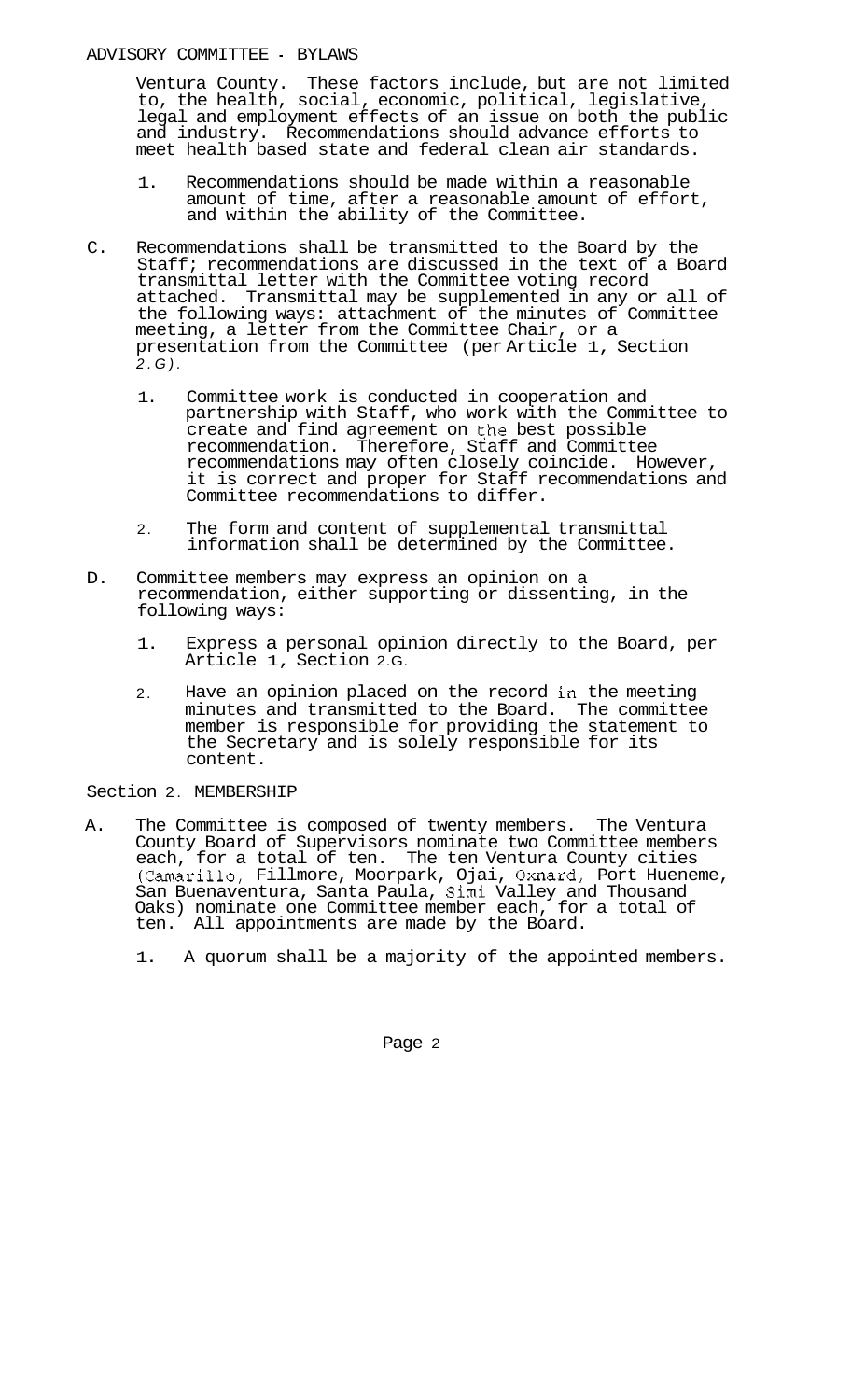- B. Committee members serve as follows:
	- **1.** Committee members nominated by the Board of Supervisors serve a four (4) year term coinciding with the term of the nominating supervisor.
	- 2. Committee members nominated by the cities of Ojai, Port Hueneme, Simi Valley and San Buenaventura serve an initial term of two (2) years **(1995-1997);** terms thereafter shall be four **(4)** years. Committee members nominated by the remaining cities serve four (4) year terms.
	- **3.** Committee members serve until replacement or removal by the Board, or resignation. Members may serve past the term of office of the nominating entity until either replaced or reappointed.
- C. The Secretary shall notify the Committee of new and renewed appointments by the Board.
- D. Committee members represent their cpmmunities, professions, and industries, and are appointed with the specific purpose of providing input from these sectors, in both discussion and voting. This is not a conflict of interest.
	- **1.** Despite issues that are often of a technical nature, committee members require no special technical background. Since technical knowledge from some members is essential during Committee deliberations, and non-technical members can become expert with increasing experience, a certain level of continuity in membership is encouraged. Although not required, a good mix of new and seasoned members provides for optimum Committee operation.
- E. If a committee member's actions are deemed by vote of the Committee to be improper or unacceptable, the cormnittee chair shall notify the Board. No further action may be taken by the Committee.
- **F.**  Committee members shall provide a completed and signed conflict of interest statement to the Secretary annually by April **1.** An additional statement is required at both the start and termination of appointment to the Committee. The Secretary shall arrange for Ventura County Counsel to answer questions on conflict of interest issues and statements.
- *G.*  Committee members may appear and testify before the Board or elsewhere on Committee or air pollution issues. However, members must, during every appearance, state for the record that they are expressing either an approved Committee position or their own position. Presentation of majority and/or minority opinions and reports require the same clarification.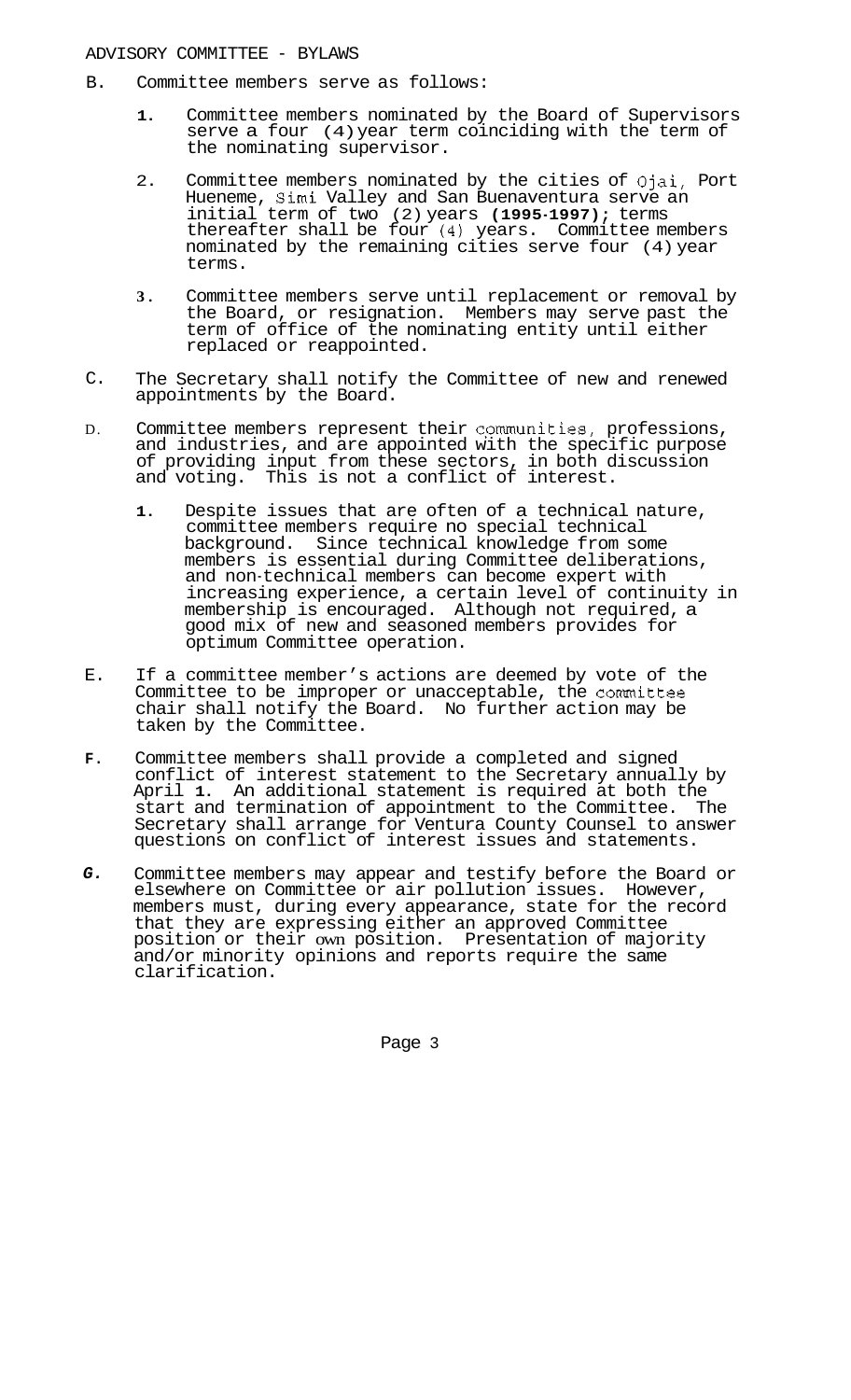Section *3.* BROWN ACT REQUIREMENTS

- **A.** The Committee is a permanent, advisory committee created by the Board. As such, Brown Act requirements apply to the Committee.
- B. General Requirements
	- 1. All regular and special meetings of the Committee shall be open and public and all persons must be permitted to attend the meetings. Any person attending shall have the right to record the meeting.
	- 2. The Committee must designate by formal action the time and place for the holding of regular meetings. See Article *2,* Section l.A.
	- *3.* At least *72* hours before a regular meeting, an agenda must be posted in a freely accessible area. The agenda must contain a brief description of each item of business to be transacted or discussed at the meeting.
- C. Special Meetings
	- 1. A meeting notice shall be delivered to the Committee members and to each local newspaper of general circulation, radio or television station requesting notice in writing. The notice must be received at least 24 hours before the time of the meeting and must specify the time and place of the meeting and the business to be transacted. The notice must be posted at the location freely accessible to the public at least **24** hours before the meeting.
- D. Subcommittee Requirements
	- 1. Subcommittee meetings must meet the same Brown Act requirements as Committee meetings.

Article 2

# TIME AND LOCATION OF MEETINGS

Section 1. REGULAR MEETINGS

- **A.** The Committee meets regularly on the fourth Tuesday of each month at *7:30* **P.M.** Meetings are held at the offices of the Air Pollution Control District, *669* County Square Drive, Ventura, CA, *93003,* except under special circumstances or as determined by the Committee.
	- 1. Regular meetings need not be scheduled every month; meetings shall be scheduled only when recommendations are requested.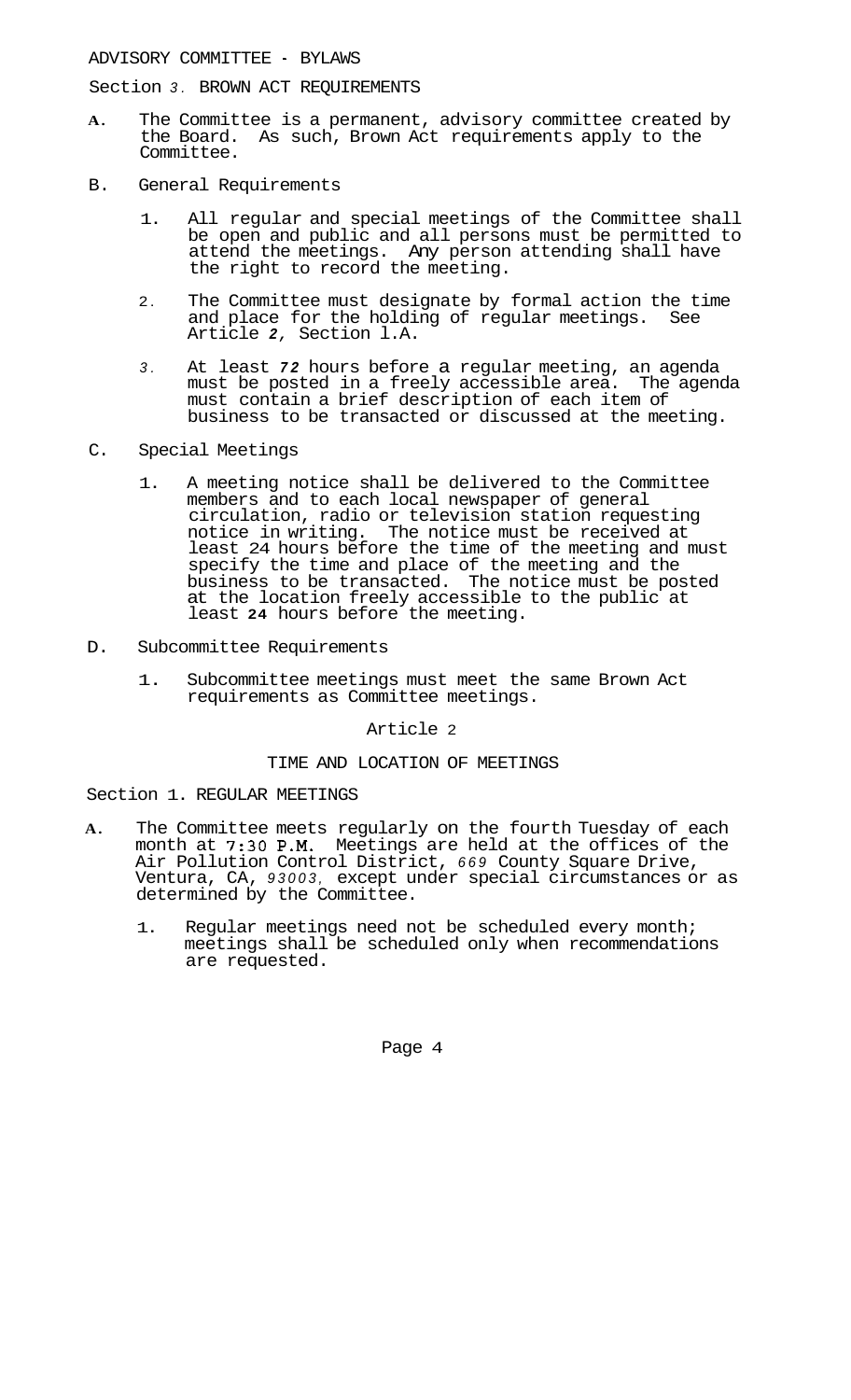- 2. Regular meetings shall occur at least once each quarter to review APCD and air pollution status and to provide a public forum for non-agenda subjects.
- B. A quorum must be present by **8:OO** P.M. If a quorum is not present at that time, the meeting shall be either adjourned or continued, by order of the Chair. Subcommittees may meet if provided for in the agenda.

Section 2. SPECIAL MEETINGS

- A. Special meetings may be held at any time or location in Ventura County. Special meetings are scheduled as follows:
	- 1. The Committee may call for the meeting during a regular meeting, or
	- 2. The Chair may call for the meeting in consultation with staff. Scheduling is contingent upon the indication, by phone survey conducted by the Secretary, that a quorum will be present.
- The agenda for special meetings shall be limited to special issues unless a regular meeting agenda is planned by Committee vote. Normal informational, administrative and scheduling activities may be conducted as well. B.

#### Section **3.** VOTING

- A. A motion by any Committee member is required to request a vote on an issue. The motion shall describe the action to be taken.
- B. A second is required to place the motion before the Committee for a vote. After a motion and a second, all Committee members present shall be polled for a voice vote by the Secretary. The results of the vote are reported in the minutes and provided to the Board.
	- 1. Each Committee member present has one vote.
	- 2. Voting by proxy is not allowed.
	- **3.** Secret ballots are not allowed.
	- **4.** The Chair may vote on any issue.
- C. Abstentions
	- 1. Committee members may abstain from voting on an issue for any reason. Members shall announce any economic conflict of interest which requires disqualification. Beyond that, members may note the reason for an abstention in the minutes if desired.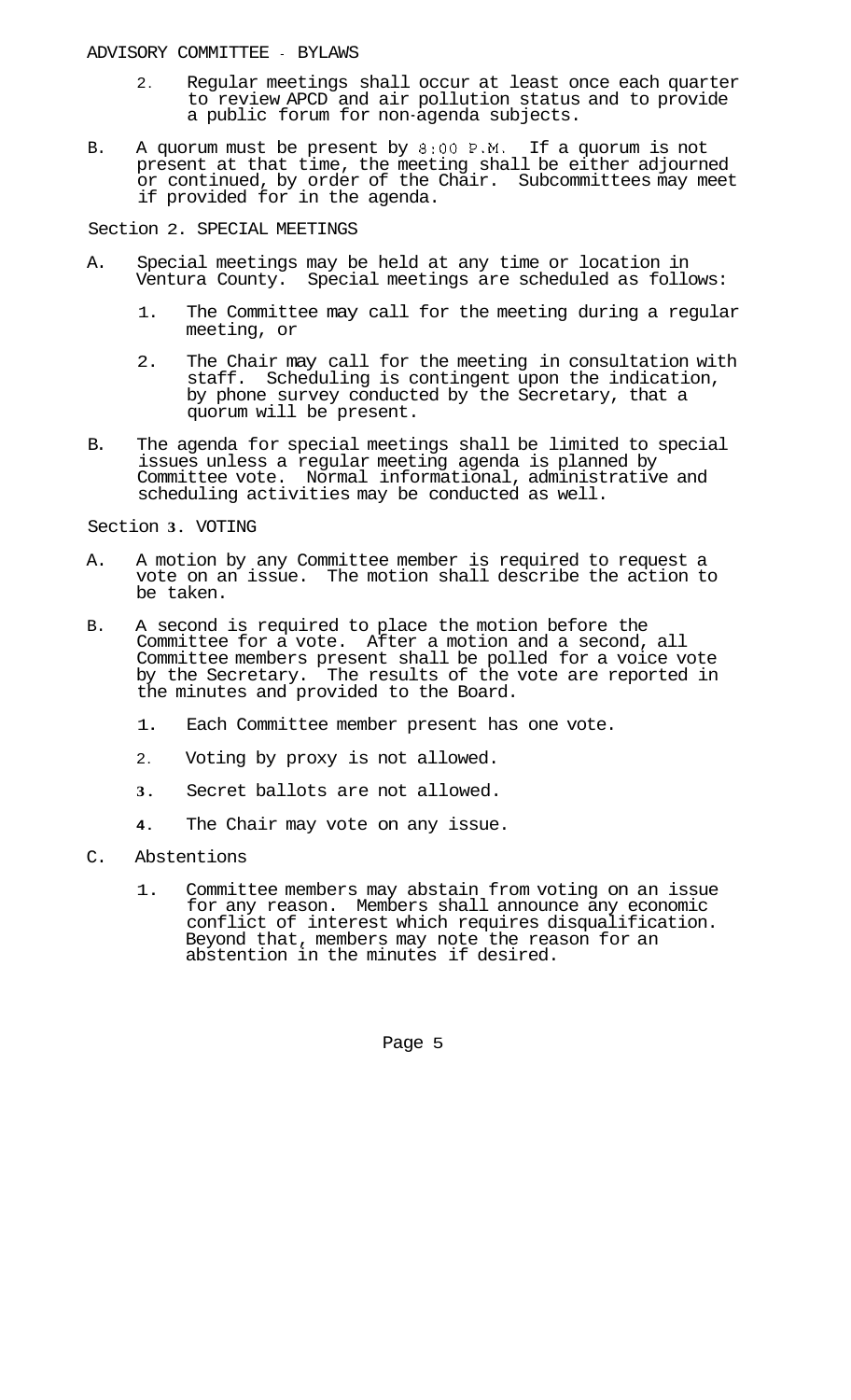2. Abstentions shall be recorded and reported by the Secretary during the vote.

Section 4. ADJOURNMENT *AND* CONTINUANCES

- A. Meetings at which business is incomplete or a quorum is not present may be adjourned to a time and place designated by the Committee or, in the absence of a quorum, the Chair.
	- 1. **An** adjourned regular meeting is the continuation of an original meeting and operates in the same manner as a regular meeting.
	- near the door of the meeting place within 24 hours of the adjournment to a stated time and place. 2. A copy of the order of adjournment must be posted on or
- B. Action on specific issues may be continued to a subsequent meeting by direction of the Committee or, in the absence of a quorum, the Chair.
	- 1. If the continuance is for less. than 24 hours, a copy of the order must be posted on or near the door of the meeting place immediately following the meeting at which the continuance occurred.

## Article **3**

## OFFICERS - DUTIES AND ELECTIONS

Section 1. OFFICERS

The Officers of the Advisory Committee shall include a Chair, a Vice-Chair, and a Secretary. Officers are elected from the Committee membership except the Secretary, who is the Air Pollution Control Officer.

Section 2. TERM OF OFFICE - ELECTIONS

- A. Officers serve for one year, from January to January, unless changed by Committee vote. There is no limit on the number of terms.
	- 1. When an officer relinquishes Committee membership for any reason, the Committee shall hold an election for that office as soon as possible.
- B. Officer elections are held during the regular January Committee meeting, or as soon thereafter as the Committee's schedule provides. If elections are delayed, existing officers serve through the election.
	- 1. Election votes follow the same rules as regular votes.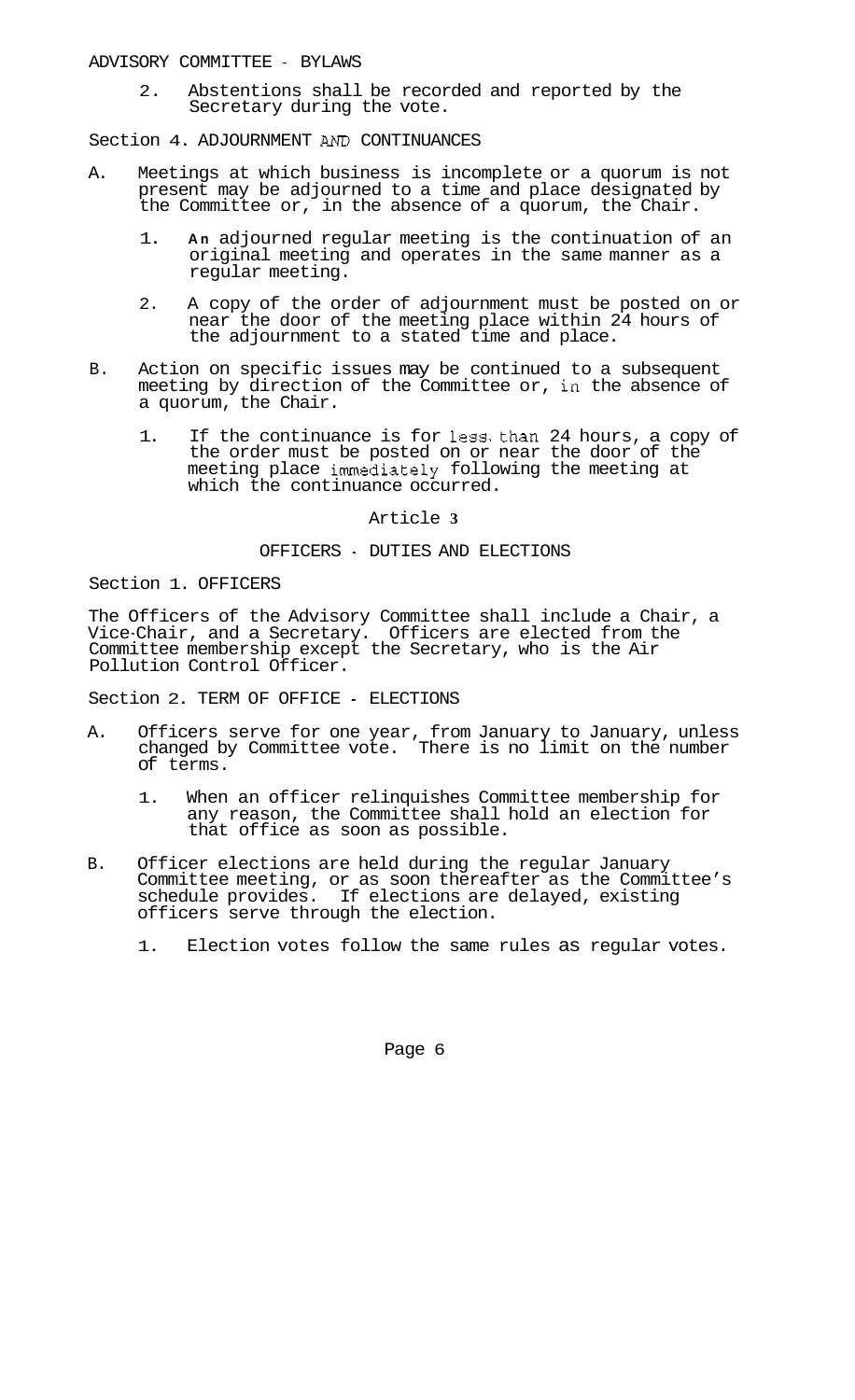Section **3.** DUTIES OF THE CHAIR

- **A.** Primary duties of the Chair:
	- **1.**  Conduct Committee meetings by presiding over discussions, deliberations, and voting. In addition, the Chair shall moderate public discussion and presentations. The Chair shall attempt to provide equal time to all sides and factors.
		- a. The chair shall verify that all members understand the issue under discussion, the motion, and the vote results.
	- 2. Verify that a quorum is present prior to the start of official meetings.
	- **3.**  Verify that both role and minutes are taken by the Secretary.
	- 4. Poll the public audience for issues of discussion not on the agenda during the public comment portion of the meeting .
	- *5.*  Insure that meeting minutes, as prepared by the Secretary, are reviewed, corrected if necessary, and approved.
	- *6.*  Decide questions of order or procedure. be appealed to the Committee, which may vote on the issue. Decisions may
- B. Secondary issues:
	- 1. Although not forbidden, the Chair should refrain from making either a motion or a second.
	- 2. If a sufficient number of meetings lack a quorum, the Chair shall inform the Board. The chair shall request replacements for departing members.
	- **3.** The Chair shall represent the Committee on other committees and organizations unless an alternate is designated by the Chair or the Committee.
	- **4.** The Chair shall write letters and make personal appearances and presentations to the Board and other persons, agencies, and entitles on behalf of the Committee, unless an alternate is designated by the Chair or the Committee.
	- 5. The APCO and the Board may call upon the Chair to go to outside meetings (i.e. with ARB, PUC, legislatures, EPA, sister counties and districts) as their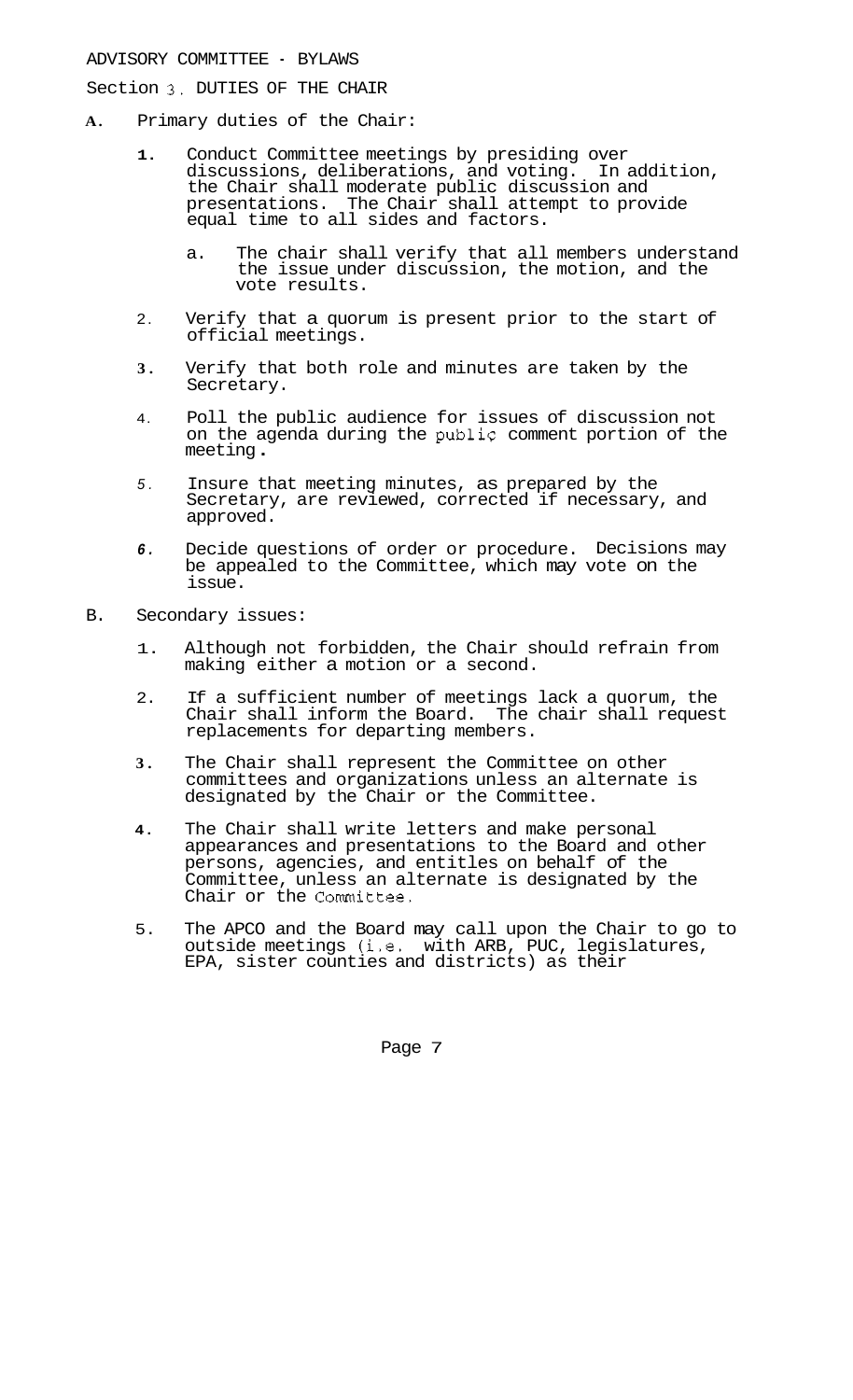representative from the Committee, as an expert, or representing the Committee prestige and expertise.

Section 4. DUTIES OF THE VICE-CHAIR

- A. Primary duties of the Vice-Chair:
	- **1.**  Perform all of the primary duties of the Chair when the Chair is absent.
	- $\mathcal{L}$ Aid the Chair in the efficient conduct of the meeting and, at the Chair's request, coordinate side issues while the chair is running the meeting. These side issues may include interactions with the audience, public, staff, or Committee members, answering questions, or making other arrangements to keep the meeting moving efficiently and undisturbed.
	- *3.*  Monitor the proceedings and plans of the Committee, notifying the Chair of potential problems.
	- **4.**  Assume Chair duties when the position becomes vacant. Chair duties shall cease when the Committee elects a new Chair.
	- *5.*  Represent the Committee when needed if the Chair is unable to fulfill this obligation.

Section 5. DUTIES OF THE SECRETARY

- A. Primary duties of the Secretary:
	- **1.**  Prepare and distribute the agenda and meeting packet, arrange for meeting rooms and facilities, make Brown Act notifications, and prepare documentation to support this effort.
	- **2.**  Take meeting minutes, prepare a draft of those minutes, and send the draft to Committee members with the next regular meeting packet.
	- *3.*  Prepare and send meeting notices and make phone inquiries as needed for all meetings. This includes distribution of material to the public, transmission of recommendations and other material to the Board on behalf of the Committee, and any other aspect of Committee work.
	- **4.**  Advise the Committee of upcoming events, schedules, and situations.
	- *5.*  Know, appreciate, and convey the desires, actions, and problems of the Board.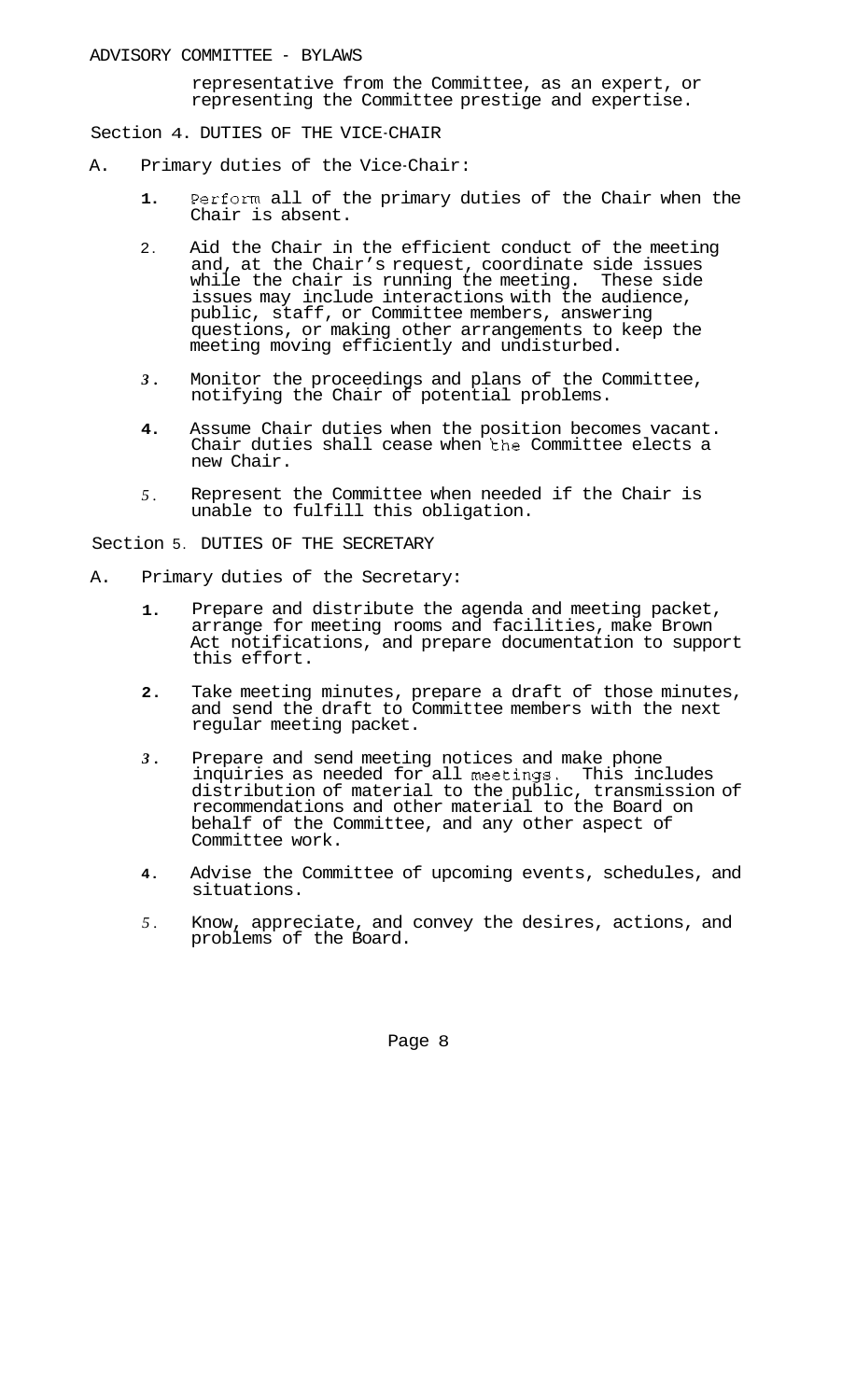- *6.* Bring to the Committee a perspective on the activities of state agencies, federal agencies and adjacent APCDs, including legal proceedings and court decisions, regarding air pollution issues.
- deliberations, assisting Committee members in understanding and appreciating all pertinent facts and factors from both the District and the Board. 7. Take part in discussions during meetings and

## Article **4**

## MEETINGS AND AGENDAS

Section 1. PREPARATION OF THE AGENDA.

- A. The Agenda for regular meetings is prepared by the Secretary early in the month. Meeting notices and Committee member packets are assembled and mailed to committee members two weeks before the meeting date. This means that reports, communications, resolutions, documents, and other material for distribution to the Committee must be submitted to the Secretary by the first Wednesday of the month of a meeting.
	- 1. Agenda items that come up after the first Wednesday of the month, or arise unexpectedly at the meeting, may be heard by the Committee if Brown Act requirements for "Off Agenda Items" are met.

Section 2. ATTENDANCE AT MEETINGS

- A. Committee members unable to attend a meeting shall notify the Secretary no later than the day before the meeting. *An*  excused absence shall be noted for members who notify the Secretary in advance.
- B. When member notifications or a phone poll reveals enough absences to prevent a quorum, the meeting shall be cancelled. The Secretary shall inform the Committee by phone as soon as possible; the public shall be informed as well if possible. The Secretary shall re-schedule the meeting .
- C. Unexcused absences shall be recorded by the Secretary and reported to the Board for every meeting on the Attendance and Voting Record.

Section **3.** ORDER OF BUSINESS

- A. Regular meetings are conducted as follows:
	- 1. Director's report<br>2. Call to order
	- 2. Call to order
	- **3.** Roll call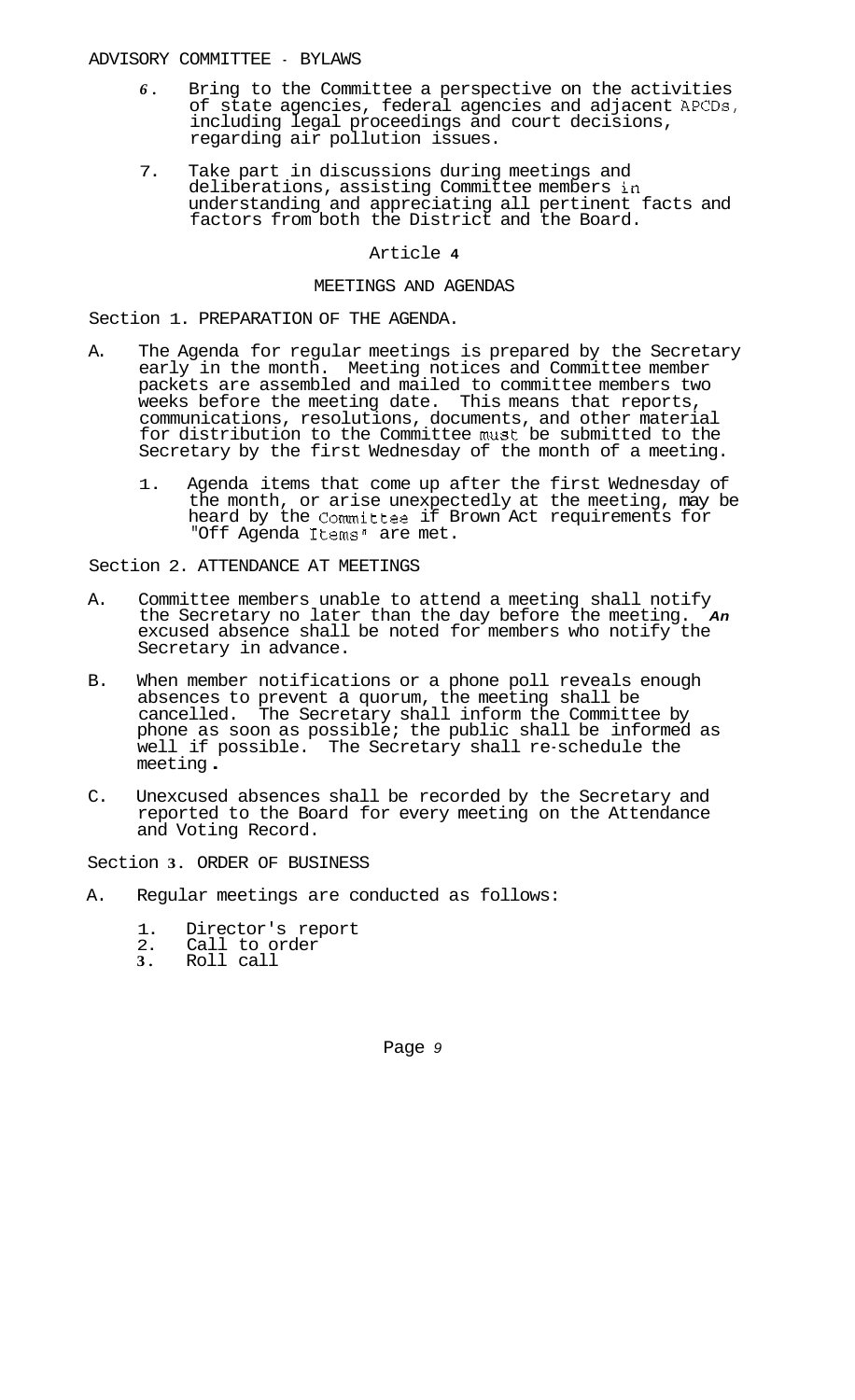- 4. Minutes; minutes from previous meeting are discussed, modified and approved.
- 5. Chair report<br>6. Public commer
- 6. Public comment; discussion of items not on the agenda.<br>7. Old business; items continued from previous meetings.
- 7. Old business; items continued from previous meetings.<br>8. New business
- *8.* New business
- 9. Subcommittee report
- 10. Committee business
- 11. Adjournment
- B. The order of presentation for action items is as follows:
	- 1. District Staff overview<br>2. Subcommittee report
	- 2. Subcommittee report<br>3. Staff recommendation
	- **3.** Staff recommendation<br>4. Committee questions
	- 4. Committee questions<br>5. Public comments and
	-
	- 5. Public comments and presentations<br>6. Committee discussion and delibera 6. Committee discussion and deliberation
	- Action on the issue

### Section **4.** RECORDING MEETINGS

The Secretary shall make an audio recording of each meeting to ensure the accuracy of the minutes. Recordings shall be maintained on file for two years. Recordings shall be available for review by the public and copies shall be available for the cost of reproduction.

### Article 5

#### SUBCOMMITTEES

### Section 1. APPOINTING SUBCOMMITTEES

Subcommittees are created by the Committee as needed to provide additional information on an issue.

- A. Subcommittee members shall be appointed by the Chair, along with a temporary subcommittee Chair. The Chair is an **ex**officio member of each subcommittee.
	- 1. At the first subcommittee meeting, members may affirm or change the subcommittee Chair.
		- a) The subcommittee Chair shall schedule Subcommittee meetings, take minutes, provide a subcommittee report to the Committee, and work with the Secretary to make the necessary notifications.
	- 2. Subcommittee attendance must not exceed a Committee quorum unless approved in advance by the Chair.
- B. Subcommittees may obtain outside expert advice and take additional information as needed to develop a report on their subject. However, subcommittees shall not incur